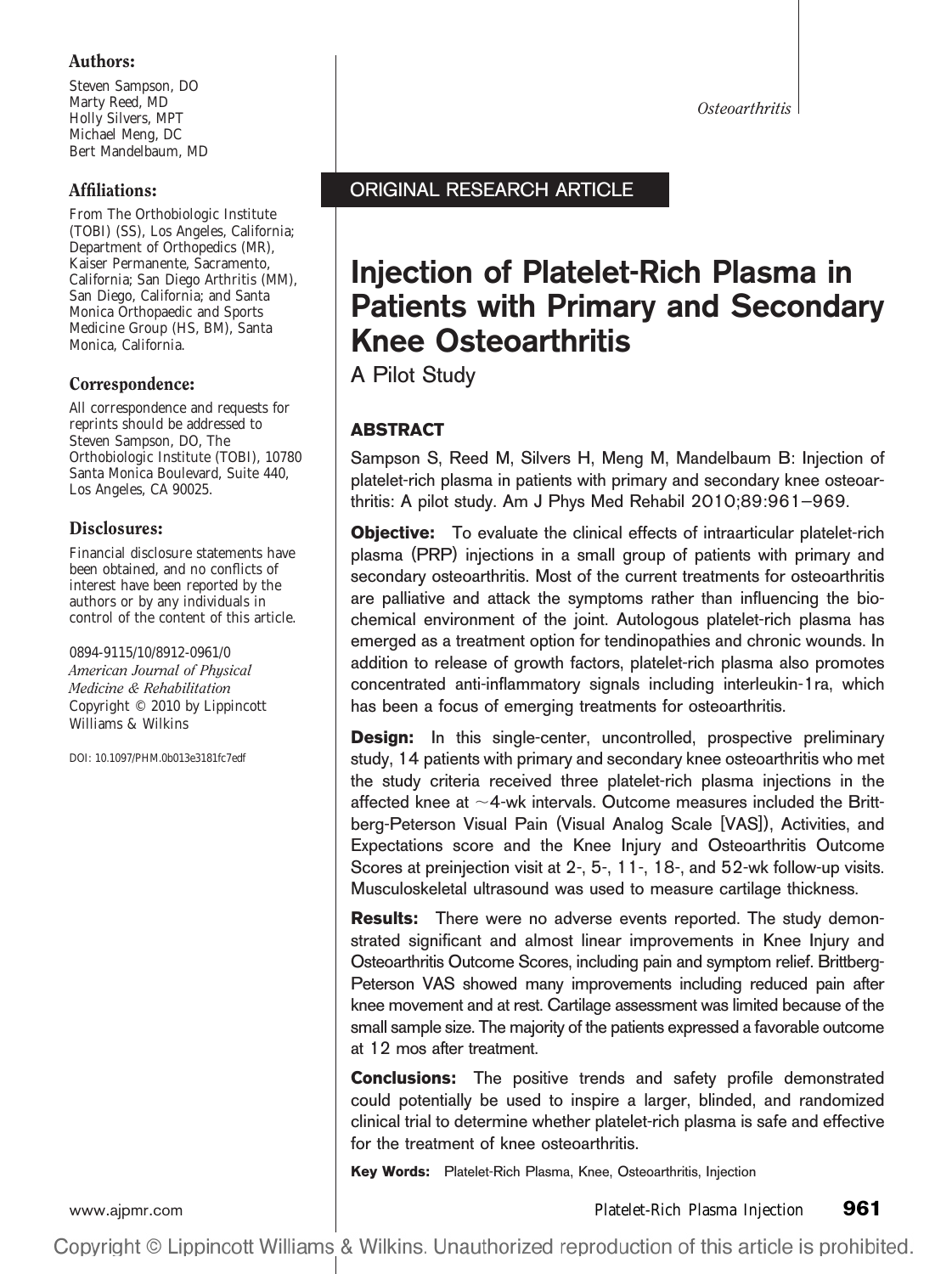$\sum_{n=1}^{\infty}$  here are  $>$ 27 million Americans aged 25 yrs or older who suffer from osteoarthritis  $(OA)^1$  By 2030, the demand for total knee arthroplasties will increase  $>670\%$ .<sup>2</sup> This condition places a staggering burden on our current economy, with billions of dollars annually associated with pharmaceutical treatment for pain relief, rehabilitation, and joint replacements.

At present, there are few options for patients with mild to moderate arthritis. Most of the approaches are palliative and address the symptoms rather than influencing the biochemical environment of the joint or the disease process. Current opinion is that the disease progression results from an imbalance between proinflammatory cytokines (including interleukin  $[IL]$ -1a, IL-1 $\beta$ , and tumor necrosis factor- $\alpha$ ) and anti-inflammatory cytokines (including IL-4, IL-10, and IL-1ra). $3$  This cytokine imbalance is thought to activate proteolytic enzymes, leading to the destruction of cartilage. $4.5$ The majority of recently proposed therapeutic modalities for OA has a foundation in attempting to address this cytokine imbalance.<sup>6</sup> In addition to cartilage loss, arthritis of the knee joint may adversely affect subchondral bone, synovium, ligaments, capsule, menisci, surrounding musculature, and perhaps the sensory nervous system.<sup>7</sup>

Weight loss and exercise are excellent treatment options for OA, yet are often associated with poor compliance. There is a distinct need for new procedures that are cost effective by reducing the need for pharmaceutical and surgical management, while targeting the biochemical process of OA. Some of the experimental ortho-biological treatments include platelet-rich plasma (PRP) injection graft therapy, high-concentrate PRP (HcPRP), autologous bone marrow aspirate concentration and adipose cells, IL-1 receptor antagonist, nerve growth factor inhibitor, and osteogenic protein-1among others.

Autologous PRP is a volume of plasma having a platelet concentration above normative baseline values.<sup>8</sup> Depending on the method used to process the PRP, it may also contain white blood cell concentrations above baseline values.<sup>9</sup> Platelets and white blood cells are sources of high concentrations of cytokines well documented to regulate a number of processes related to healing and tissue regeneration.<sup>10</sup> These processes include cell migration, cell proliferation, angiogenesis, inflammation mediation, and collagen synthesis.<sup>9,11</sup>

Originally, platelets were thought to act solely in the clotting process. However, in addition to local hemostasis at sites of vascular injury, platelets contain an abundance of growth factors and cytokines that are crucial in soft tissue healing and bone mineralization.<sup>12</sup> Furthermore, we have learned that platelets also discharge many bioactive proteins responsible for attracting macrophages, mesenchymal stem cells, and osteoblasts, which not only promote removal of necrotic tissue but also expedite tissue regeneration and healing.<sup>13</sup> Autologous PRP has emerged as a treatment for recalcitrant tendinopathies and chronic wounds.

Currently, most studies on PRP therapy are anecdotal, nonrandomized, or involve insufficient sample sizes and are underpowered.<sup>13</sup> Recently, there is emerging literature on the beneficial effects of PRP for chronic, nonhealing tendon injuries including lateral epicondylitis and plantar fasciitis. $13-15$  However, at present, there are limited studies documenting the safety and efficacy of a nonsurgical PRP injectable for intraarticular use in knee OA.

PRP therapy provides delivery of a highly concentrated cocktail of growth factors to accelerate healing. Transforming growth factor- $\beta$ , present in PRP, has been associated with chondrogenesis in cartilage repair. $13,16$  Data presented at the 2007 International Cartilage Repair Society meeting in Warsaw indicated PRP amplification of chondrocyte proliferation with convincing clinical effects on degenerative knee cartilage.<sup>13,17,18</sup> It was recently demonstrated that PRP increased hyaluronic acid concentration, stabilizing angiogenesis in ten patients with osteoarthritic knees.<sup>13,19</sup> Furthermore, it was documented that PRP encouraged chondrogenesis as an injectable scaffold while seeded with chondrocytes in rabbit ears. Hard knobbles were found and seen on magnetic resonance imaging, as well as histologic investigation and staining, which confirmed cartilage cultivation.<sup>13,20</sup>

A retrospective study demonstrated that intraoperative administration of PRP to a reconstructed joint was associated with fewer transfusions, shorter hospitalization, greater knee range of motion, no infections, and decreased narcotic requirements.<sup>13,21</sup> Multiple studies have reproduced similar findings with PRP used intraoperatively during total knee arthroplasties.<sup>22,23</sup>

We hypothesized that intraarticular administration of PRP would improve function and decrease pain in patients suffering with knee OA. It is unknown whether PRP is capable of inducing cartilage synthesis.

The aim of this study was to evaluate the potential treatment of OA symptoms with PRP. Fourteen patients who failed numerous conservative treatments for OA received a series of three PRP injections into a symptomatic knee during a 12-wk time period. These patients were then followed up for a year.

**962** Sampson et al. *Am. J. Phys. Med. Rehabil.* ● Vol. 89, No. 12, December 2010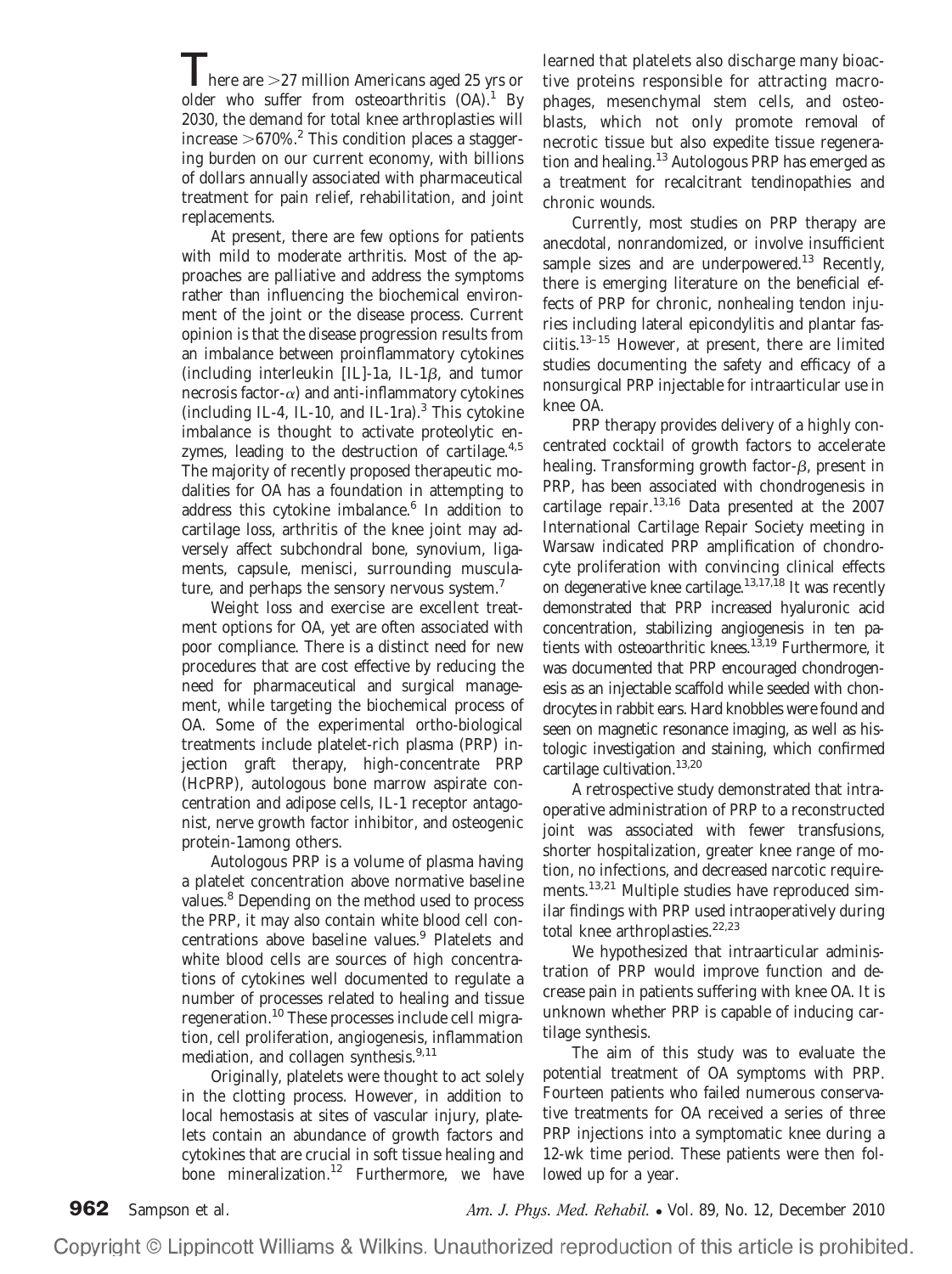# **METHODS Setting**

The study was performed in an outpatient orthopedic clinic in Santa Monica, CA.

#### **Subjects**

Patients with a history of primary or secondary knee OA  $>$ 3 mos were considered for this prospective, nonrandomized, open-enrollment pilot study. All patients were 18 yrs of age or older and spoke fluent English. The study was determined to meet ethical standards and was approved by the Quorum Institutional Review Board, Seattle, WA. The patients received an information packet, providing them with the risks and benefits of the procedure and were given ample time to ask any questions. The subjects who provided informed consent were enrolled in the study. Potential subjects completed questionnaires in the office and had the opportunity to have any concerns addressed by the principal investigator.

Patients meeting all of the following criteria were considered for the study: damage to articular cartilage seen during arthroscopy or on weightbearing radiographs, a visual analog pain score (VAS) of  $>60$  on a 100-mm scale, discontinued use of nonsteroidal anti-inflammatory drugs for at least 1 mo after the treatment, completed informed consent, and pain that was unresponsive to at least two conventional therapies (local steroid injections, viscosupplementation, nonsteroidal anti-inflammatory drugs, physical therapy, acupuncture, bracing, assistive devices, and lifestyle modification).

Patients were excluded from the study if they had any of the following criteria: pregnancy or breastfeeding, younger than 18 yrs, participating or planning to participate in a worker's compensation program, had pending or planned legal action pertaining to knee pain, were intolerant to acetaminophen or vicodin, had a history of drug abuse, cortisone injection within 6 wks, use of a nonsteroidal anti-inflammatory medication  $\leq$ 1-wk before, had a history of anemia, bleeding disorders, rheumatoid arthritis, knee surgery within 3 mos of treatment, infection of the knee joint within 6 mos, had active infection or had any active malignancy.

#### **Procedures**

Three injections were performed in the affected knee at  $\sim$ 4-wk intervals. PRP was obtained using the GPS III Platelet Concentration System (Biomet Biologics, Warsaw, IN) per the instructions for use. Fifty-four milliliter of the patient's blood was obtained via venipuncture and mixed with 6 ml of anticoagulant citrate dextrose formula A. The 60 ml of anticoagulated blood was put into a specially designed disposable and centrifuged for

15 mins at 1700*g* in a dedicated centrifuge (Model 755VES, The Drucker Company, Philipsburg, PA). After centrifugation,  $\sim$ 6 ml of PRP was obtained from the disposable. The 6 ml of PRP was injected in combination with 0.6 ml of a 1000 U/ml bovine thrombin suspension in 10% calcium chloride solution.

The injection was made into the suprapatellar bursa of the affected knee using musculoskeletal ultrasound (SonoSite Micromaxx, Bothell, WA) with a 7.6 –13.0 MHz linear transducer to ensure proper needle placement. This large bursa was chosen because it communicates freely with the articular cavity and is easily visualized on ultrasound (Fig. 1). Immediately after the injection, passive flexion and extension of the affected knee was performed three times, followed by 10 mins of resting supine. Patients were given acetaminophen and hydrocodone for pain and instructed to limit the use of their affected knee for 24 hrs postinjection, after which normal activities could resume. No standardized physical therapy protocol was used during the treatment and postinjection phases.

#### **Outcome Measures**

The Brittberg-Peterson Visual Analog Pain, Activities, and Expectations Score including 10-mm Visual Analog Scale (VAS) with resting, walking, and with the knee in a bent position and the five subscale Knee Injury and Osteoarthritis Outcome Score (KOOS) were completed at a preinjection visit and at 2-, 5-, 11-, 18-, and 52-wk follow-up visits. These well known outcome measures have been previously validated for assessing knee pain and function and are endorsed by the International



**FIGURE 1** *Ultrasound-guided platelet-rich plasma injection of the suprapatellar recess.*

[www.ajpmr.com](http://www.ajpmr.com) Platelet-Rich Plasma Injection **963**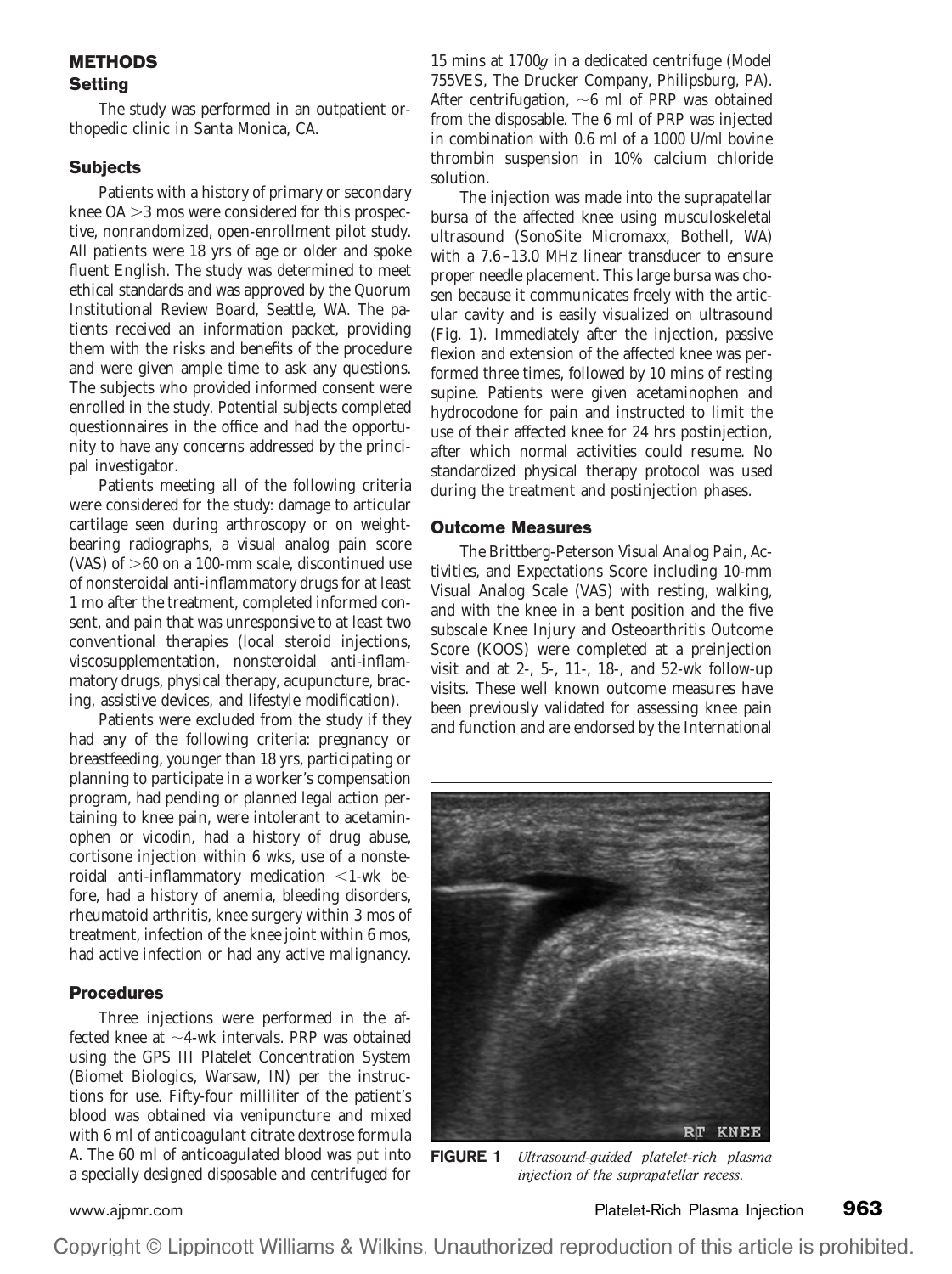| Week             | Pain Relief |      | Symptom<br>Relief |           | Activities of<br>Daily Living |           | <b>Sports</b> |      | Quality-of-Life |           |
|------------------|-------------|------|-------------------|-----------|-------------------------------|-----------|---------------|------|-----------------|-----------|
|                  | Mean        | SЕ   | Mean              | <b>SE</b> | Mean                          | <b>SE</b> | Mean          | SЕ   | Mean            | <b>SE</b> |
| <b>Baseline</b>  | 35.3        | 4.96 | 31.6              | 4.84      | 44.8                          | 5.24      | 9.6           | 6.83 | 1.0             | 6.68      |
| 2 wks            | 38.0        | 4.96 | 35.71             | 4.84      | 47.3                          | 5.44      | 11.8          | 6.83 | 5.4             | 6.18      |
| 5 wks            | 41.7        | 4.96 | 34.4              | 4.84      | 51.6                          | 5.66      | 9.6           | 6.83 | 7.6             | 6.18      |
| 11 wks           | 44.1        | 4.78 | 39.8              | 4.84      | 48.4                          | 5.66      | 14.2          | 7.09 | 8.9             | 6.18      |
| 18 wks           | 45.7        | 4.96 | 40.7              | 5.03      | 55.7                          | 5.44      | 20.0          | 7.09 | 13.0            | 6.18      |
| 52 wks           | 48.1        | 4.96 | 43.9              | 4.84      | 54.3                          | 5.44      | 20.0          | 7.38 | 13.4            | 6.18      |
| Trend P<br>value | 0.0295      |      | 0.0437            |           | 0.1136                        |           | 0.1667        |      | 0.1048          |           |

Cartilage Repair Society. At the 1-yr follow-up, patients also filled out a questionnaire intended to assess patient satisfaction with the treatment. The 1-yr follow-up was conducted via telephone and mail, with the other patient visits taking place at the physician's office.

Ultrasound assessment of cartilage thickness, a method previously demonstrated to be reproducible, was used to measure the thickness of the femoral articular cartilage.<sup>24</sup> The same ultrasound device used to guide the PRP injections was used for the cartilage measurements (SonoSite Micromaxx, 7.6 –13.0 Mhz linear transducer). With the knee in flexion, cartilage thickness was measured at the lateral condyle, medial condyle, and intercondylar notch. Measurements were taken at the preinjection and 6-mo follow-up visits. Each measurement (baseline *vs.* 6-mo postinjection) was recorded by a different investigator, unaware of the previous measurements to ensure a blinded status. It was only technologically possible to obtain accurate

| Week            | Minimum  | Median                  | Mean | Maximum        | $P$ (Friedman)     |
|-----------------|----------|-------------------------|------|----------------|--------------------|
| Pain-resting    |          |                         |      |                |                    |
| <b>Baseline</b> | $\bf{0}$ | $\boldsymbol{2}$        | 2.5  | 6              | Reference          |
| 2 wks           | 0        | $\boldsymbol{2}$        | 2.5  | 6              | 0.3523             |
| 5 wks           | 0        | $\overline{\mathbf{c}}$ | 1.8  | 6              | 0.5490             |
| 11 wks          | 0        | $\overline{\mathbf{c}}$ | 1.9  | 5              | 0.4248             |
| 18 wks          | 0        | $\mathbf{1}$            | 1.1  | 3              | 0.0135             |
| 52 wks          | $\bf{0}$ | $\bf{0}$                | 0.8  | 3              | 0.0011             |
|                 |          |                         |      |                | Overall $= 0.0005$ |
| Pain-moving     |          |                         |      |                |                    |
| <b>Baseline</b> |          | 5                       | 4.6  | 9              | Reference          |
| 2 wks           |          | 4                       | 4.2  | 7              | 0.8978             |
| 5 wks           | 0        | 3                       | 3.8  | 8              | 0.1434             |
| 11 wks          | 0        | $\sqrt{3}$              | 3.8  | 8              | 0.0323             |
| 18 wks          | $\bf{0}$ | 3                       | 2.5  | 6              | 0.0006             |
| 52 wks          | 0        | $\overline{c}$          | 2.5  | $\overline{7}$ | 0.0003             |
|                 |          |                         |      |                | Overall $= 0.0004$ |
| Pain-bent knee  |          |                         |      |                |                    |
| <b>Baseline</b> | 0        | 2                       | 2.8  | 6              | Reference          |
| 2 wks           | 0        | 3                       | 2.3  | 5              | 0.8981             |
| 5 wks           | 0        | $\overline{c}$          | 2.2  | 8              | 0.6088             |
| 11 wks          | 0        | $\overline{c}$          | 2.2  | $\mathbf 5$    | 0.3715             |
| 18 wks          | 0        | $\boldsymbol{2}$        | 1.6  | 4              | 0.1131             |
| 52 wks          | 0        | $\mathbf{0}$            | 1.3  | 7              | 0.0037             |
|                 |          |                         |      |                | Overall $= 0.0349$ |

pain at 18 and 52 wks and significant reduction in bent knee pain at 52 wks. The trend across time was significant for all three pain measures.

**964** Sampson et al. *Am. J. Phys. Med. Rehabil.* ● Vol. 89, No. 12, December 2010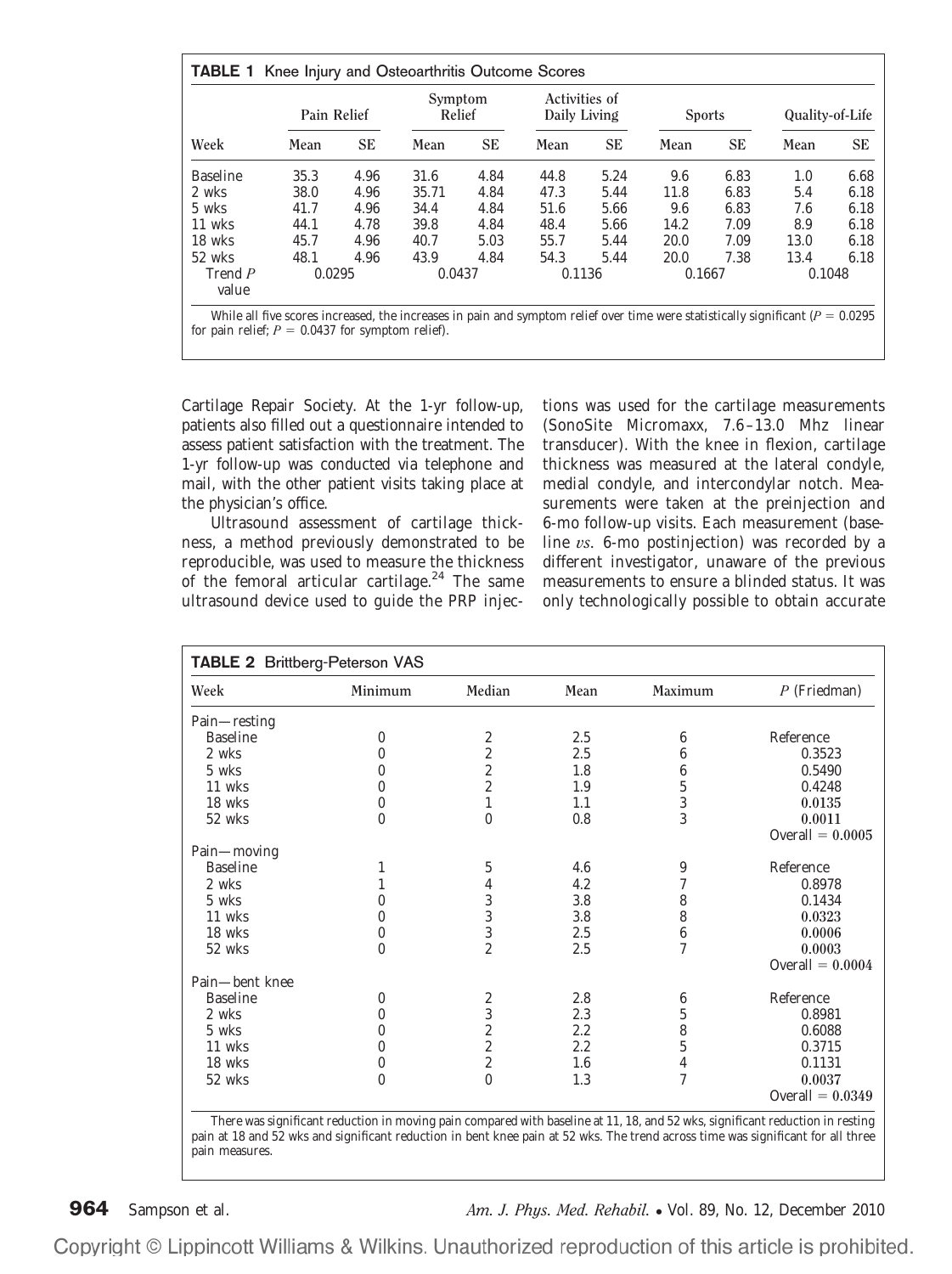| <b>TABLE 3</b> Ultrasound measured cartilage<br>thickness |      |        |      |            |        |  |  |  |
|-----------------------------------------------------------|------|--------|------|------------|--------|--|--|--|
| Cartilage Thickness in mm $(n = 13)$                      |      |        |      |            |        |  |  |  |
|                                                           | Mean | Median | SD   | <b>SEM</b> | P      |  |  |  |
| Lateral                                                   |      |        |      |            |        |  |  |  |
| Pre                                                       | 2.50 | 2.45   | 0.97 | 0.28       |        |  |  |  |
| 6 mos post                                                | 2.73 | 2.65   | 0.81 | 0.23       |        |  |  |  |
| Post-pre                                                  | 0.23 | 0.10   | 0.61 | 0.18       | 0.2292 |  |  |  |
| Central                                                   |      |        |      |            |        |  |  |  |
| Pre                                                       | 3.32 | 3.40   | 1.00 | 0.29       |        |  |  |  |
| 6 mos post                                                | 3.38 | 3.35   | 1.06 | 0.31       |        |  |  |  |
| Post-pre                                                  | 0.07 | 0.10   | 0.31 | 0.09       | 0.4698 |  |  |  |
| Medial                                                    |      |        |      |            |        |  |  |  |
| Pre                                                       | 2.53 | 2.75   | 0.64 | 0.18       |        |  |  |  |
| 6 mos post                                                | 2.53 | 2.55   | 0.95 | 0.28       |        |  |  |  |
| Post-pre                                                  | 0.00 | 0.05   | 0.73 | 0.21       | 1.0000 |  |  |  |

Although there was some thickening in the lateral and central locations, none of the post minus pre changes were statistically significant. However, the sample size of  $n = 13$ is inadequate for confirming small changes beyond chance. SEM, standard error of the mean.

measurements at the time of follow-up rather than retrospectively obtaining pre- and posttreatment cartilage measurements.

# **Data Analysis** Statistical Methods

The distribution of each outcome (KOOS scales, Brittberg-Peterson VAS, cartilage thickness) was examined on a normal quantile (Q-Q) plot as well as a histogram to determine whether the data were well approximated by a normal (Guassian) distribution. For data that were well approximated by a normal distribution, the trend over time was summarized by means and standard deviations, and means were compared across time using repeated-measures analysis of variance methods. The corresponding Tukey–Fisher criterion was used under this analysis of variance model for all pairwise mean comparisons between any two times. In addition, an overall test for trend over time was carried out under this analysis of variance model.

Data that did not follow the normal distribution were summarized with medians and ranges over time as well as means and standard deviations. Medians were compared across time overall using the nonparametric Friedman repeated-measure model, and *P* values for trends and for pairwise median comparisons between any two times were computed under this model using the within-block ranks and the nonparametric Tukey contrasts.<sup>25</sup>



**FIGURE 2** *Knee Injury and Osteoarthritis Outcome Score results.*

[www.ajpmr.com](http://www.ajpmr.com) Platelet-Rich Plasma Injection **965**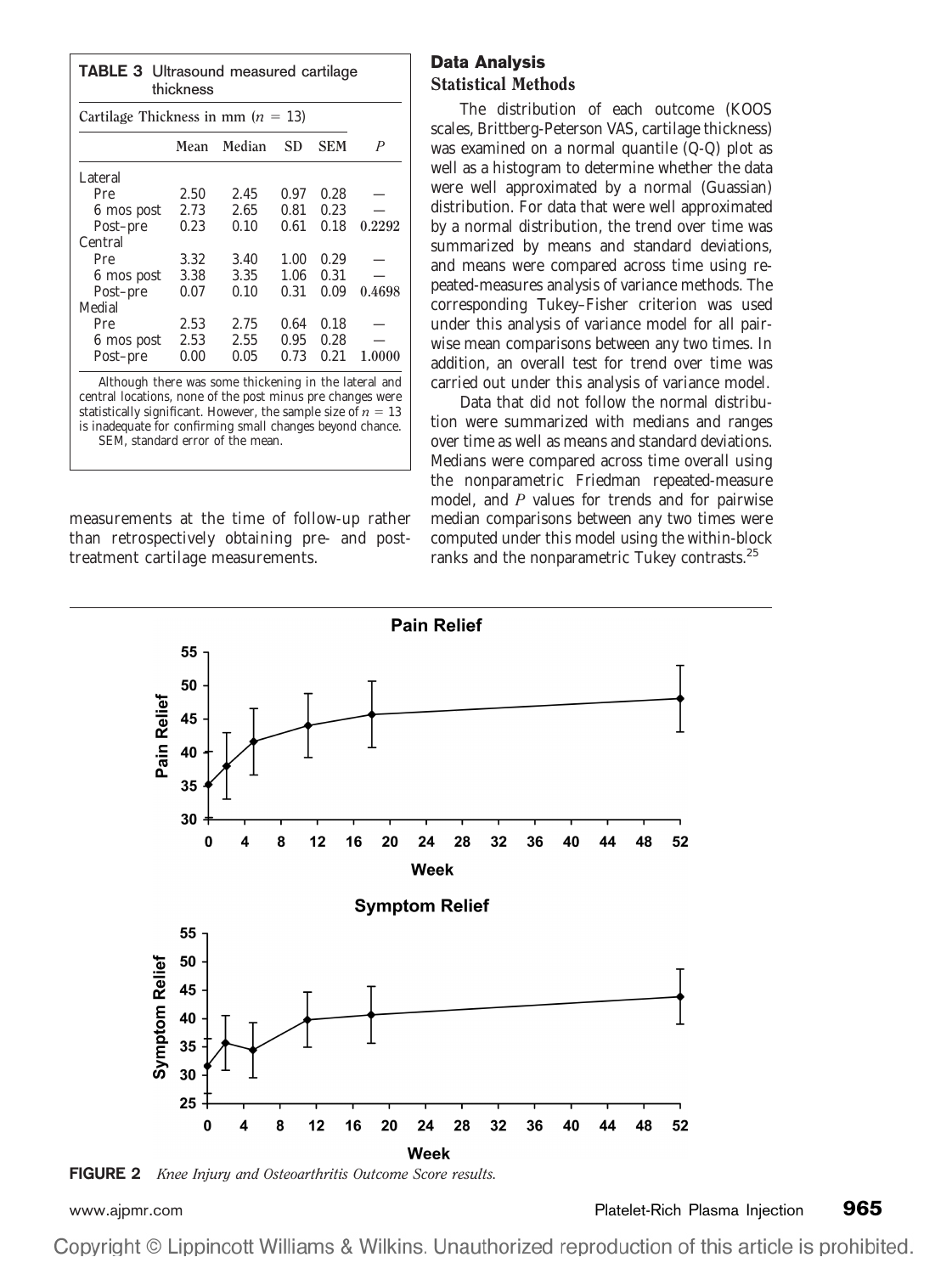No power calculation was made before the study, as this is a pilot study. A two-sided  $P$  value  $<$  0.05 was considered statistically significant.

#### **RESULTS**

Fourteen patients with primary or secondary OA were enrolled in the study. The age range of the enrolled patients at the preinjection visit was 18 – 87 yrs, with a median of 51.8 yrs. Twelve of the 14 patients were men. Seven of the 14 patients had treatment on their right knee. The average (standard deviation) body mass index for

participants was 25.0  $\text{kg/m}^2$ , with a range of  $20.9 - 32.5$  kg/m<sup>2</sup>. One patient was missing data for the Brittberg-Peterson VAS and cartilage outcomes.

KOOS-residual error histograms and normal quartile plots (not shown) confirm that the five KOOS subscales were well represented by a normal distribution. Table 1 shows the mean and standard errors over time for the five KOOS subscale, whereas Table 2 shows results of Brittberg-Paterson VAS at preinjection baseline, 2, 5, 11, 18, and 52 wks (Tables 2, 3; Figs. 2, 3).





**966** Sampson et al. *Am. J. Phys. Med. Rehabil.* ● Vol. 89, No. 12, December 2010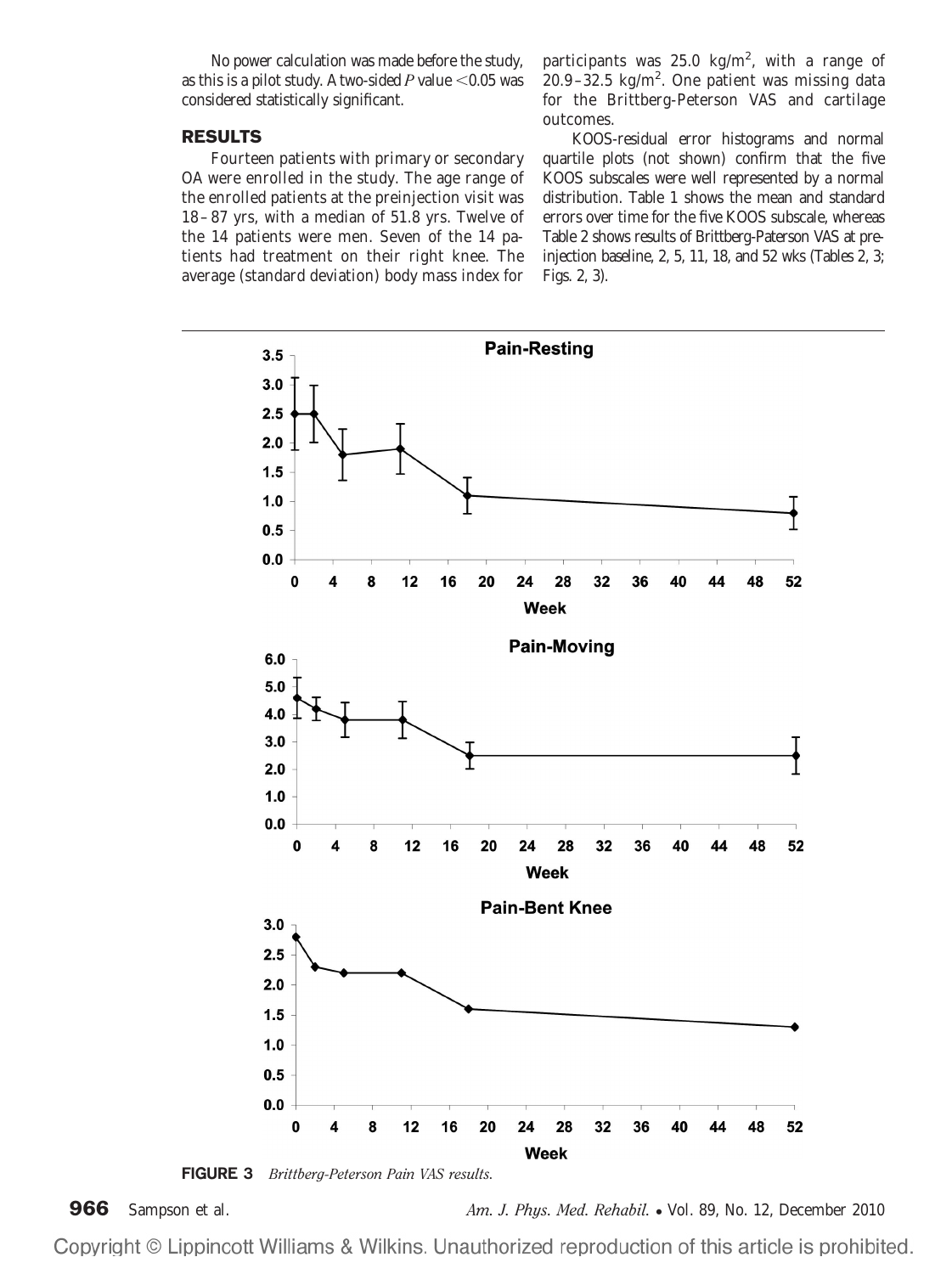Ultrasound measurement of the cartilage thickness was not significantly different during the first 6 mos; however, 6 of 13 patients demonstrated increased femoral articular cartilage on sonography at the lateral condyle, medial condyle, and intercondylar notch (Table 3). The oldest patient (an 87-yr-old man) demonstrated increased cartilage thickness at 6 mos compared with the preinjection measurements on the lateral (1.3 *vs.* 2.0 mm) and medial (2.4 *vs.* 2.5 mm) condyles, with no change at the intercondylar notch (1.5 mm at both time points) (Figs 4, 5). He also demonstrated improved Brittberg-Peterson VAS scores at the 1-year follow-up compared with preinjection values for the knee at rest (6 *vs.* 1), the knee while moving (9 *vs.* 2), and the knee while bent (6 *vs.* 1).

Patient satisfaction-A survey was filled out at the 1-year follow-up to assess patient satisfaction. Eight of the 13 patients indicated that they had achieved their individual goal with the injection. Eight of the 13 patients indicated that the injected knee had improved, 3 of the 13 patients indicated that the injected knee had stayed the same, and 2 of the 13 patients indicated that the injected knee had gotten worse, and the pain was no longer tolerable.

## **Adverse Events**

Modest pain caused by the injection and persisting for the week following an injection was reported. The patients did not describe long-term complications related to the procedure and no serious adverse events attributable to the treatment. The majority of the patients expressed overall satisfaction at 12 mos after treatment.

## **DISCUSSION**

The aim of this study was not to provide conclusive insight into the efficacy of PRP injections as a treatment for OA. Rather, this preliminary study was performed to provide potential outcome measures and provide data that could potentially be used to



**FIGURE 4** *Knee cartilage measurement with ultrasound preinjection in an 87-yr-old man.*



**FIGURE 5** *Knee cartilage measurement with ultrasound 6-mos postinjection in an 87-yr-old man.*

facilitate a blinded, randomized controlled clinical trial to determine whether PRP is safe and effective for knee OA. However, the data demonstrated significant and almost linear improvements in KOOS, including pain and symptom relief. Brittberg-Peterson VAS showed many improvements including pain after knee movement and at rest. Cartilage assessment was limited because of the small sample size. Overall, several patients were satisfied after treatment, in a population group that had significant OA with few treatment options. The findings suggest that patients who benefited from the injection series maintained those positive results for at least 12 mos without other medications or treatments.

The age, gender, and body mass index of participants in this study may not accurately reflect the general population. The study primarily involved men, despite a growing trend in women with OA. In addition, younger patients with chondropenia were included in the study after developing secondary OA. However, both women in the study reported a positive result from the study with continued pain relief at 12 mos. These findings suggest that a larger study should incorporate more women to address arthritis in this population. Moreover, the data imply that perhaps the degree of OA and chondropenia is more critical opposed to the patients' overall age and viable platelets. Although limited by small sample size and a lack of control, the findings suggest a trend that documents improvement in pain scores and function, with a favorable experience reported.

Longer follow-up would be beneficial to determine whether there is an endpoint of benefit from an injection series. Perhaps, an additional fourth injection or another series of injections would benefit those who did not receive a favorable outcome or

[www.ajpmr.com](http://www.ajpmr.com) Platelet-Rich Plasma Injection **967**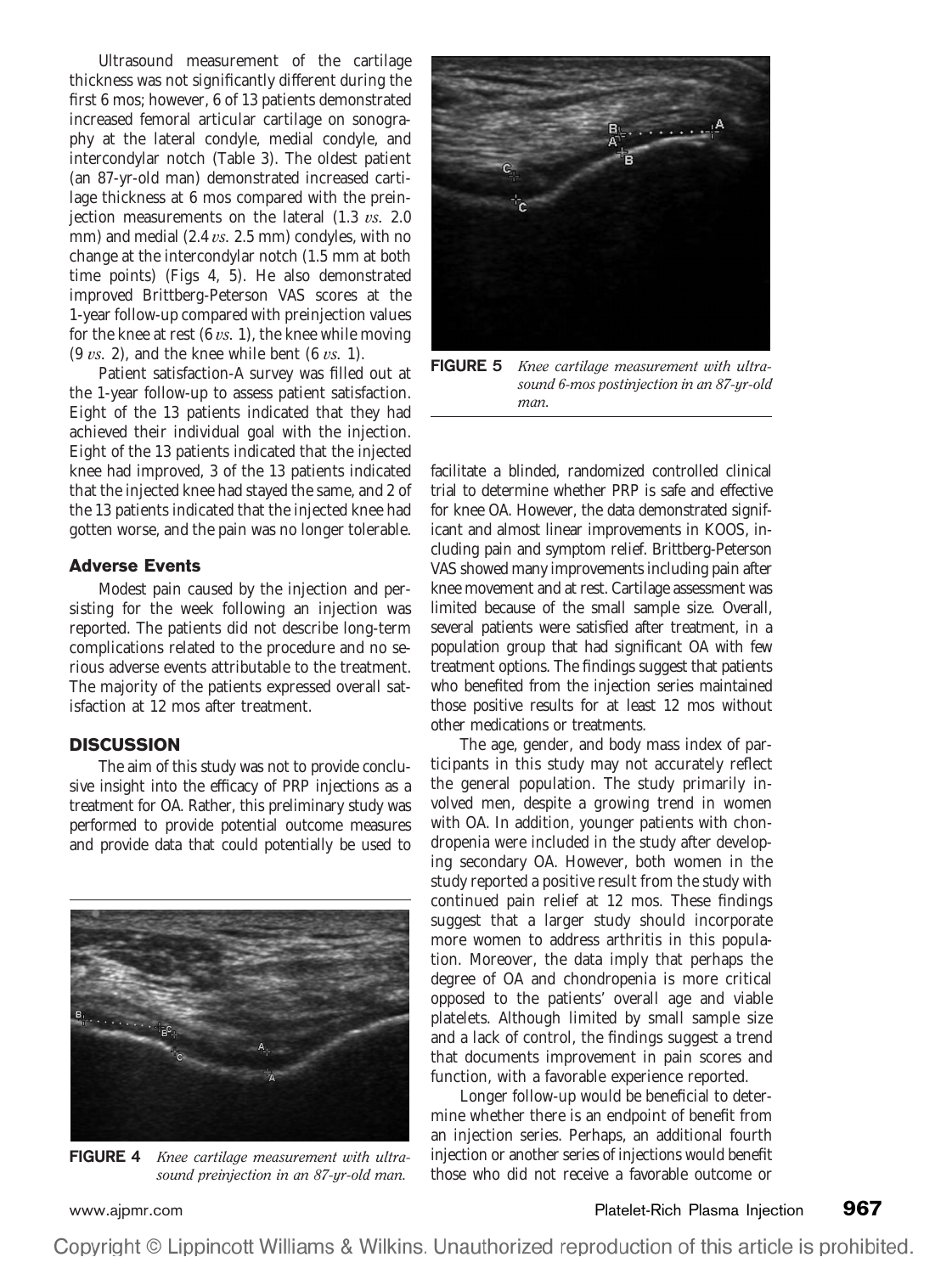reached a plateau with time. The study included a range of patients with varying degree of OA both anatomically and functionally, which could perhaps explain the variation of overall satisfaction. One of the patients experienced a slip and fall, spraining his medial collateral ligament on the treated knee. This new pain may have complicated the patient's recovery and response to the study treatment.

At present, there is limited published literature on PRP treatment for OA to compare our results and interpretations with. At the 2010 Annual American Academy of Orthopaedic Surgeons meeting, preliminary data were presented that demonstrated statistically significant superiority of PRP compared with viscosupplementation (hyaluronic acid) injections for treatment of OA.26 The study found that PRP injections provided more symptomatic relief and prolonged efficacy than hyaluronic acid injections with reduction in pain and recovering articular function at 6-mo follow-up.26 Another recent randomized controlled trial showed statistically significant improved pain and function after a PRP injection compared with cortisone for lateral epicondylitis.<sup>27</sup>

The conclusions made with this study are clearly limited by many factors, most notably, the limited sample size, nonrandomized study design, lack of a comparative control, and lack of patient blinding to the treatment. A sample size calculation was not performed before initiating the study, which may have hindered this work. The limited sample size severely limits the power and therefore the significance of statistical analysis. The lack of a control group does not allow one to see the comparative natural history without PRP intervention. There was no funding involved in this study, which limited the available resources. Current realms of research include exploring the potential benefits of combining PRP with viscosupplementation or autologous adult stem cells from marrow aspirate or adipose cells, as well as increasing the platelet concentration up to  $23\times$  baseline with highly concentrated PRP.<sup>28</sup>

#### **ACKNOWLEDGMENTS**

We thank Jeffrey Gorrnbein, DrPh, UCLA/ SBCC Department of Biomathematics, for statistical support.

#### **REFERENCES**

- 1. NIAMS: Osteoarthritis, in *Handout on Health*. National Institutes of Health, May 2006
- 2. Kurtz S, Ong K, Lau E, et al: *J Bone Joint Surg Am* 2007;89:780 –5
- 3. Dennison E, Cooper C: Ostearthritis: epidemiology and classification, in Hochberg MC, Silman AJ, Smolen JS (eds). *Rheumatology Two*. Philadelphia, PA, Elsevier Ltd, 2003, pp 1781–91
- 4. Goldring MB: The role of the chondrocyte in osteoarthritis. *Arthritis Rhuem* 2000;43:1916 –26
- 5. Cook JL, Anderson CC, Kreeger JM, et al: Effects of human recombinant interleukin-1beta on canine articular chondrocytes in three-dimensional culture. *Am J Vet Res* 2000;61:766 –70
- 6. Iqbal I, Fleischmann R: Treatment of osteoarthritis with anakinra. *Curr Rheumatol Rep* 2007;9:31–5
- 7. Evans CH: Novel biological approaches to the intraarticular treatment of osteoarthritis. *BioDrugs* 2005; 19:355– 62
- 8. Pietrzak WS, Eppley BL: Platelet rich plasma: Biology and new technology. *J Craniofac Surg* 2005;16: 1043–54
- 9. Eppley BL, Woodell JE, Higgins J: Platelet quantification and growth factor analysis from platelet-rich plasma: Implications for wound healing. *Plast Reconstr Surg* 2004;114:1502–7
- 10. Werner S, Grose R: Regulation of wound healing by growth factors and cytokines. *Physiol Rev* 2003;83: 835–70
- 11. Molloy T, Wang Y, Murrell G: The roles of growth factors in tendon and ligament healing. *Sports Med* 2003;33:381–94
- 12. Anitua M, Sanchez E, Nurden A, et al: New insights into and novel applications for platelet-rich fibrin therapies. *Trends Biotechnol* 2006;24:227–34
- 13. Sampson S, Gerhardt M, Mandelaum B: Platelet rich plasma injection grafts for musculoskeletal injuries: A review. *Curr Rev Musculoskelet Med* 2008;1: 165–74
- 14. Mishra A, Pavelko T: Treatment of chronic elbow tendinosis with buffered platelet-rich plasma. *Am J Sports Med* 2006;10:1–5
- 15. Barrett S, Erredge S: Growth factors for chronic plantar fasciitis. *Podiatry Today* 2004;17:37– 42
- 16. Hunziker EB, Driesang IM, Morris EA: Chondrogenesis in cartilage repair is induced by members of the transforming growth factor-beta superfamily. *Clin Orthop Relat Res* 2001;391(suppl):S171– 81
- 17. Nakagawa K, Sasho T, Arai M, et al: Effects of autologous platelet-rich plasma on the metabolism of human articular chondrocytes. Presented at: International Cartilage Repair Society Meeting, Warsaw, Poland, October 2007 (electronic poster presentation, P181)
- 18. Kon E, Filardo G, Presti ML, et al: Utilization of platelet-derived growth factors for the treatment of cartilage degenerative pathology. Presented at: International Cartilage Repair Society Meeting, Warsaw Poland, October 2007 (electronic poster presentation, 29.3)
- 19. Anitua E, Sanchez M, Nurden AT, et al: Plateletreleased growth factors enhance the secretion of hyaluronic acid and induce hepatocyte growth factor production by synovial fibroblasts from arthritic patients. *Rheumatology* 2007;46:1769 –72
- 20. Wu W, Chen F, Liu Y, et al: Autologous injectable

**968** Sampson et al. *Am. J. Phys. Med. Rehabil.* ● Vol. 89, No. 12, December 2010